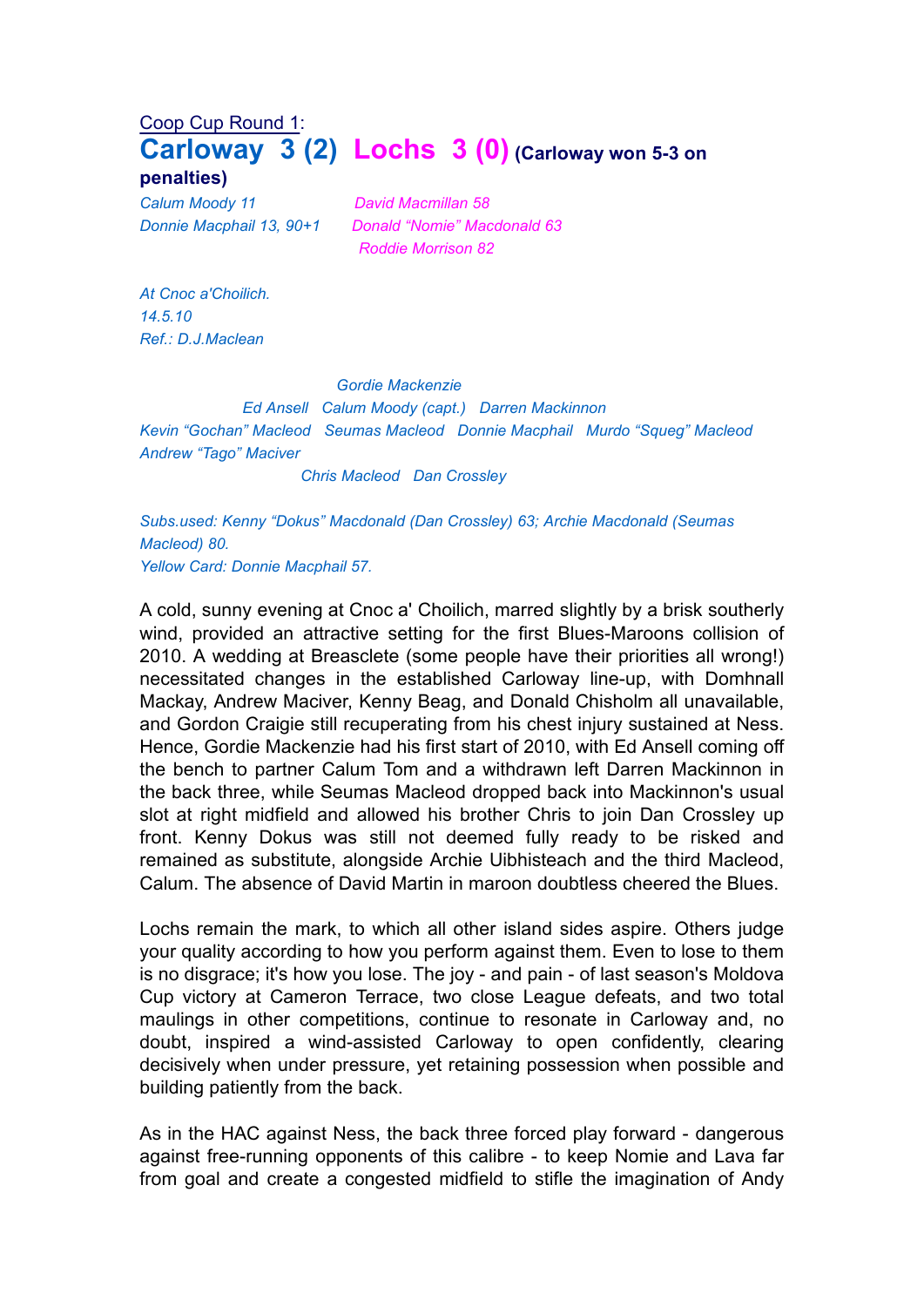Murray and drive of David Macmillan, while the relentless chasing and harrying of the Macleod brothers and Crossley contrived to occupy the attention of the Mackenzies. A Mackinnon run immediately set up Crossley who laid off fast to Tago but he couldn't quite finish. A Morrison flick did release Nomie on the right: he ghosted inside expertly but his shot was read by Gordie.

Then an early game-changer for na Gormaich: a treacherous inswinging corner from Tago on the right deceived Houston and was forced home by Calum Moody on a crowded goal-line at the far post. Minutes later it was two as Gochan headed in to Crossley on the edge of the box centrally; he laid it back to Macphail who sent a low right-foot peach from 20 metres into Houston's far-right corner. The Blues were hot at this point: Cameron Houston touched over a Calum Moody free-kick from 30 metres on 22 minutes, then a Tago free-kick 22 metres out to the right came back off his right-hand post, but the killer third eluded them, and just before half-time Lava almost threw Lochs a lifeline when he burst into the box on the left but was crowded by Mackinnon and overran the ball to Mackenzie.

It seems the teams exchanged shirts at the interval and replayed the first half. The initiative was now with Lochs and they retained it for most of the half. The exhaustive running of the Blues' front men waned and Lochs' defence were now pushing and spreading, causing their opposite numbers to retreat, then na Gormaich's midfield to fall back and stretch to cover. Murray gained space and Nomie drifted left and wide off Ansell to await the golden ball from Murray or Macmillan.

Immediately, Nomie was free down the left, beat two to cut inside, but was denied by Mackenzie. An exquisite quick-fire move sent Andy Murray through into the left of the box but an exposed Gordie made himself big and Andy pulled his shot beyond the far post. Then, on 58 minutes, Game On! A freekick 22 metres out to Lochs, slightly to the right of the Carloway box and Macmillan sent the sweetest of dead balls round the wall and just inside the left-hand post. The Blues survived a Calum Tom "handball" claim in the box and another near miss by Nomie before a through ball found the same striker peeling off Ansell to advance to side-foot past the helpless Mackenzie.

The Blues were struggling now to contain the men from Leurbost: on 68 minutes a crossfield move left Lava to strike the bar; then on 82 minutes Morrison's glancing header on a cross from the right appeared to have given Lochs victory. On 87 minutes Lava had a chance to seal the tie as he met a cross from the right with a free header about 8 metres out, but Mackenzie suddenly became Gordon Banks and somehow clawed the ball over the bar. As D.J. checked his watch, Gochan broke down the right, then beat his marker on the goal-line to run in and cross along the 6 metre line, for Macphail to storm in and carry the ball into the net.